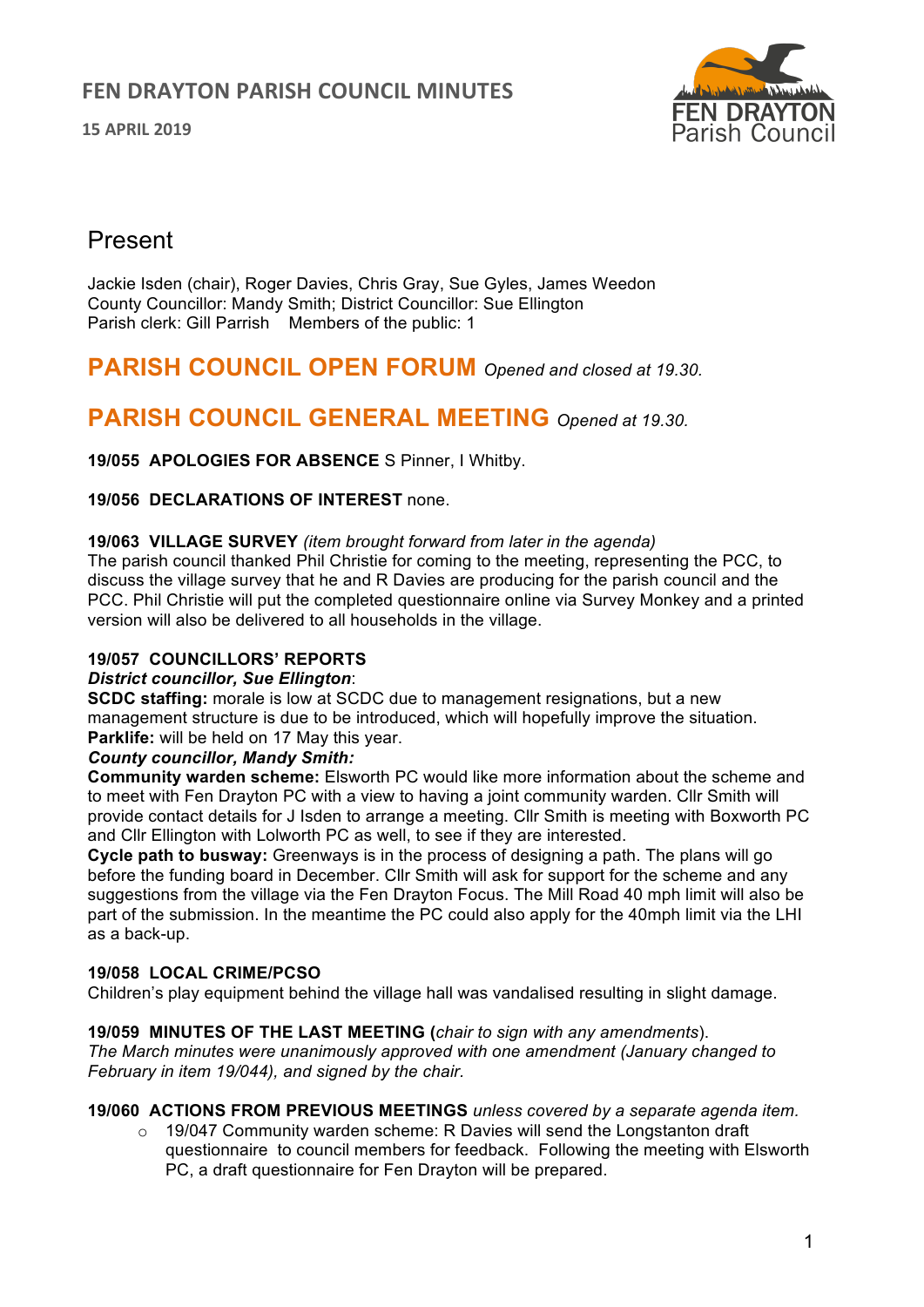**15 APRIL 2019**



- o 18/049 Vermuyden Way tree overhanging 35 Cootes Lane: the council agreed that Atlas should prune it at a cost of £50 + VAT.
- $\circ$  18/049 Springhill dog waste bin: SCDC responded quickly to request from the clerk to empty the bin and it is now on the emptying rota
- o 18/049 Hamill's has been asked not to cut the village grass just before the 10K/Fun Run (to avoid a repeat of last year when grass when wet clippings were trodden into the village hall and complaints were received from residents too).
- **ACTION: R Davies to distribute Longstanton community warden survey for feedback.**
- **ACTION: J Isden to arrange meeting with Elsworth PC.**

## **19/061 CORRESPONDENCE RECEIVED**

2/4 Email from Swavesey PC about hosting a timebanking meeting in the village hall. All council members were in favour of hosting a meeting in the village hall.

3/4 Email from resident about the grass in Vermuyden Way. The handyman has now cut the grass, although it is the responsibility of the council, it is not due to be cut until 12 May.

12/4 Email from a resident asking if the PC had any objection to the resident contacting the press re A14 traffic through the village. The council members agreed unanimously that the PC could neither object to nor support any media coverage instigated by a resident.

- **ACTION: R Davies to email the resident about contacting the press.**
- **ACTION: clerk to email Swavesey PC about the timebanking meeting.**

## **19/062 VILLAGE/GROUNDS MAINTENANCE**

- $\circ$  The clerk has now received costs for this year's grass cutting from the county council and will ask Hamills for a quotation for a comparison.
- o The drain covers in Horse & Gate Street and Honey Hill are due to be replaced this week.
- $\circ$  Unanimously approved: to accept Atlas's quotation of £50 + VAT to prune the tree on Vermuyden Way corner overgrowing 35 Cootes Lane.
- o Dead tree in Vermuyden Way J Isden to investigate.
- o The bin by the tennis courts has been replaced.
- $\circ$  New bench/base: P Larter booked to do the base. Clerk to order the bench from NBB.
- **ACTION: clerk to obtain quotation for verge cutting from Hamills.**
- **ACTION: J Isden to give Atlas the go-ahead to prune the tree on Vermuyden Corner.**
- **ACTION: J Isden to look into a replacement for the dead tree in Vermuyden Way**
- **ACTION: Clerk to order bench and liaise with P Larter over installation.**

## **19/063 VILLAGE SURVEY** *(moved to first main agenda item)*

## **18/064 DIGITAL MAPPING**

The PC now has a licence for OS maps. Council members unanimously approved subscribing to Parish Online software for digital mapping at £90 per year.

## • **ACTION: R Davies to order Parish Online software.**

## **19/065 VILLAGE MEETING**

 $\circ$  Speakers confirmed: A14 and affordable housing project will be included on agenda.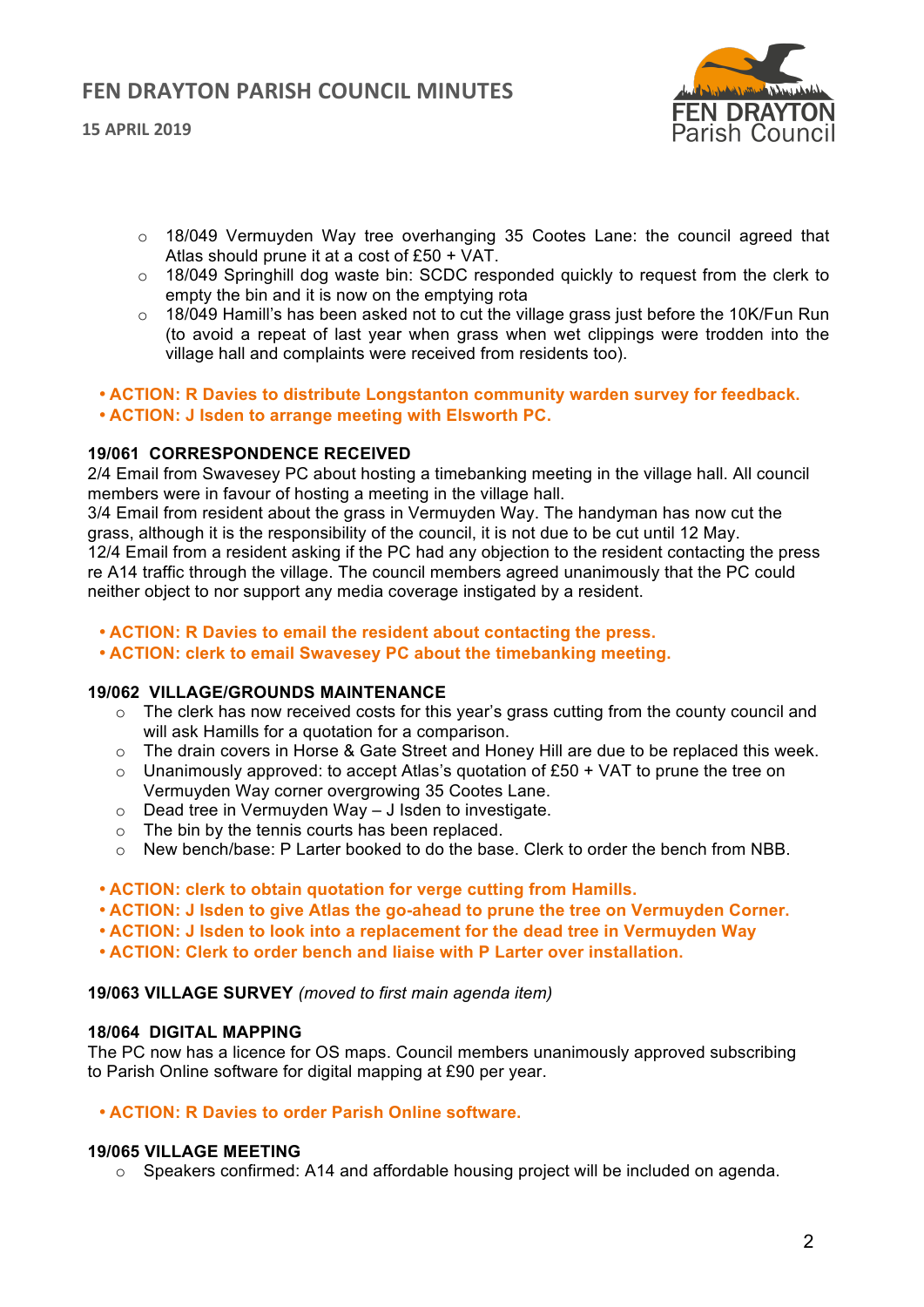**15 APRIL 2019**



- $\circ$  P Christie has kindly offered to organise the refreshments for this year's village meeting.
- $\circ$  Village meeting invitations will be printed and delivered two weeks prior to the meeting.
- $\circ$  R Davies will draft the agenda and produce slides for the meeting as last year.
- o The next general meeting and AGM will be held on 17 June.
- **ACTION: R Davies to supply copy for the reverse of the invitation.**
- **ACTION: clerk to get invitations designed and printed and organise delivery rota.**
- **ACTION: R Davies to draft agenda and produce slides for the meeting.**

#### **19/066 A14 LEGACY FUND**

Applications for grants to be submitted by 31 May. Suggested proposals were: traffic calming measures, HGV weight restriction (although this is also being pursued jointly with Swavesey and Over), and a new playground surface as the existing one is very worn. Cllr Smith agreed to provide the name of a consultant for advice about traffic calming and HGV weight limits.

- **ACTION: C Gray to obtain prices for various traffic calming and speak with Highways.**
- **ACTION: J Isden to obtain costs for replacing the playground surface.**

#### **19/067 VILLAGE HALL**

J Isden is resigning from the village hall committee at the AGM. There are vacancies for up to two parish councillors on the village hall committee. The PC members were asked to advise if they would be willing to join.

## **19/068 THE THREE TUNS**

The Three Tuns is up for sale for £385,000. The PC has listed the pub as an asset of community value (ACV). The parish council will seek advice on the next steps. It will also put a notice on Facebook to make villagers aware of the situation and add questions to the village survey to gauge how the village feels about making a community bid.

- **ACTION: R Davies to add the Three Tuns to the village questionnaire.**
- **ACTION: J Weeden to get advice from CAMRA and put a notice on Facebook.**

## **19/069 PLANNING**

## **New planning applications:**

S/0802/19/FL Cherry Cottage, High Street, extension and conservatory S/0804/19/FL 41 Middleton Way, rear extension and front porch S/0645/19/FL 13 Park Lane, amended plans **Approved/no objections by PC** S/0802/19/FL Cherry Cottage, High Street, extension and conservatory S/0804/19/FL 41 Middleton Way, rear extension and front porch **Objections by PC:** None **SCDC decision notices:** none.

**Rosary junction improvements** – (19/009 & 18/1302 refer). The LHI grant bid was successful and Highways sent draft designs for the new junction to the parish council. The PC unanimously approved a couple of changes: traffic leaving The Rosary to give way to the High Street and less double yellow lining.